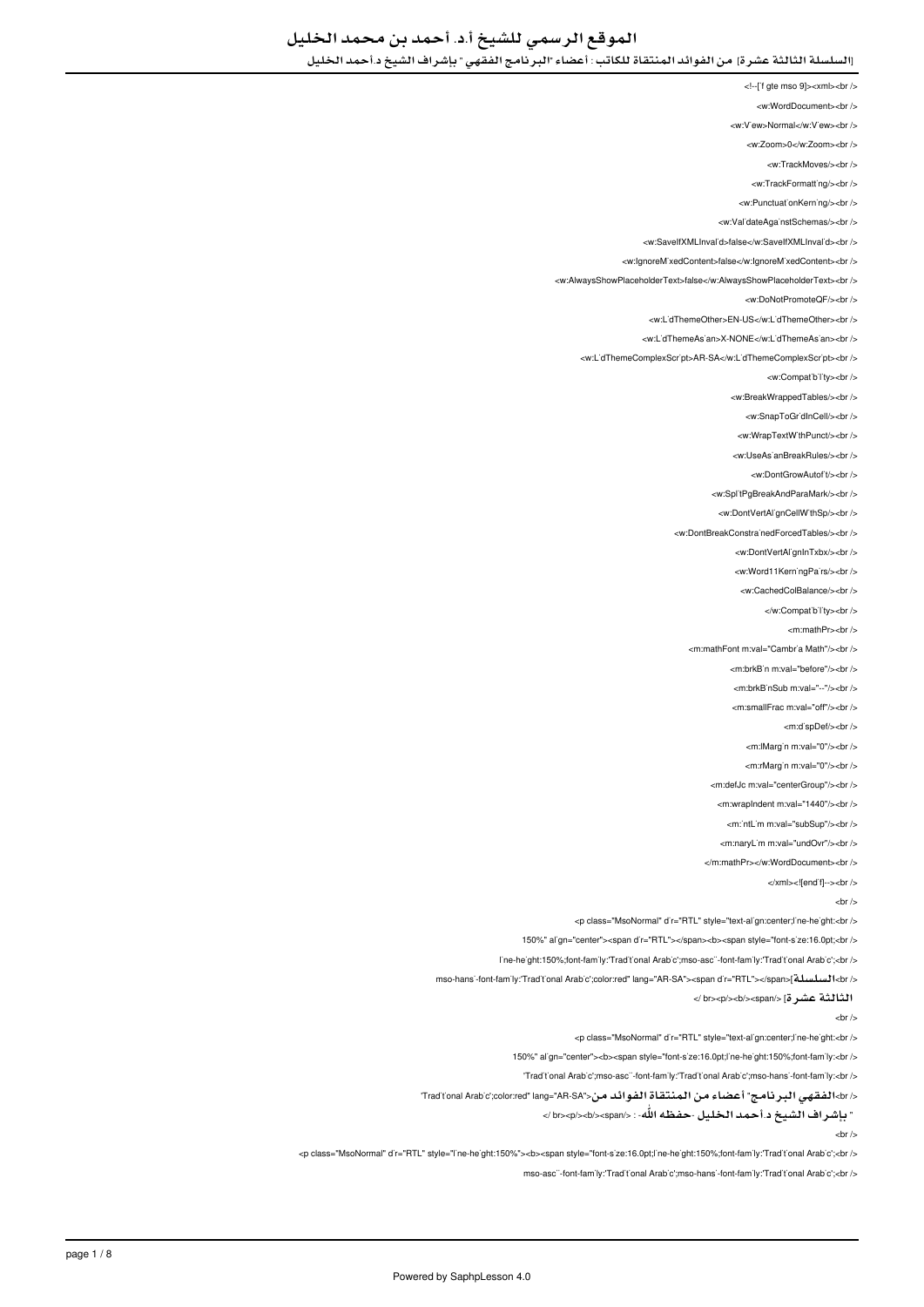# الموقع الرسمي للشيخ أ.د. أحمد بن محمد الخليل

# [السلسلة الثالثة عشرة] من الفوائد المنتقاة للكاتب : أعضاء "البرنامج الفقهي " بإشراف الشيخ د.أحمد الخليل

#### </ color:black;mso-themecolor:text1" lang="AR-SA">1-<span style="mso-spacerun:yes">I</span>I

صام الإنسان نفلا في أثناء النهار أجر عل<sup>1</sup> صيامه من بداية نيته. </br><br>>>>>> />

#### $-$ hr  $\sim$

<p class="MsoNormal" d'r="RTL" style="ine-he'ght:150%"><b><span style="font-s'ze:16.0pt;l'ne-he'ght:150%;font-family:'Trad't'onal Arab'c';<br />

mso-asc"-font-family:'Traditional Arabic':mso-hansi-font-family:'Traditional Arabic':<br/>br

color:black:mso-themecolor:text1" lang="AR-SA">2-<span\_style="mso-spacerun:yes">[</span

# بعد تجاوز الميقات فإن عليه دم رجع أو لم يرجع .</span></b></p><br /<

 $\text{ch}$  /

<n class="MsoNormal" d'r="RTL" style="ine-height:150%"><h><span\_style="font-size:16.0pt:line-height:150%;font-family:"Traditional Arabic':<hr />

mso-asc"-font-fam'ly:'Trad't'onal Arab'c':mso-hans'-font-fam'ly:'Trad't'onal Arab'c':<br />

</ color:black:mso-themecolor:text1" lang="AR-SA">3-<span style="mso-spacerun:yes">I</span>2

#### قبل الميقات المكاني مكروه وقبل الميقات الزماني لا ينعقد.</span></b></p><br /<

 $chr/$ 

<p class="MsoNormal" d'r="RTL" style="l'ne-he ght:150%"><b><span style="font-s'ze:16.0pt;l'ne-he ght:150%;font-family:'Trad't'onal Arab'c';<br />

mso-ascii-font-family:'Traditional Arabic':mso-hansi-font-family:'Traditional Arabic':<br/>chr

color:black:mso-themecolor:text1" lang="AR-SA">[k/span></b></p></p>

 $\text{ch}$  /

<p class="MsoNormal" d'r="RTL" style="l'ne-he ght:150%"><b><span style="font-s'ze:16.0pt;l'ne-he ght:150%;font-family:'Trad't onal Arab'c';<br />

mso-asc"-font-family:'Traditional Arabic':mso-hansi-font-family:'Traditional Arabic':<br />

</ color:black;mso-themecolor:text1" lang="AR-SA">4-<span style="mso-spacerun:yes">[|</span>قجاوز من</span>

## الميقات ثم رجع إل<sub>ـ</sub> لله قبل أن يحرم وأحرم منه فلا فديه عليه. </br><br>>>>><br>

 $-$ hr  $\sim$ 

<p class="MsoNormal" d'r="RTL" style="l'ne-he'ght:150%"><b><span style="font-s'ze:16.0pt;l'ne-he'ght:150%;font-family:'Trad't'onal Arab'c';<br />

mso-asc"-font-fam'ly:'Trad't'onal Arab'c':mso-hans'-font-fam'ly:'Trad't'onal Arab'c':<br />

</ color:black;mso-themecolor:text1" lang="AR-SA">5-<span style="mso-spacerun:yes">[]</span> 1</span

# عليهم أقساط يتمكنون من سدادها في وقتها يجب عليهم أن يحجوا إذا وجدوا مالا يكفي للحج<br /<

#### هذه السنة .</span></b></p><br /<

 $-br /<sub>></sub>$ 

</ br';<Arabic Traditional':family-font;:150%height-line;pt:16.0size-font="style span><b"><:150%height-line="style" RTL="dir" MsoNormal="class p <

mso-asc"-font-family:'Traditional Arabic';mso-hansi-font-family:'Traditional Arabic';<br />

color:black:mso-themecolor:text1" lang="AR-SA">6-<span\_style="mso-spacerun:yes">[[</span>[1]<br/>chr

## استوى على راحلته (وفي وقتنا سيارته) شرع بالتلبية و من السنة<span style"=mso-spacerun:yes<" > /span<للرجال رفع الصوت بالتلبية و تخفيها المرأة

.</span></b></p><br/>>br

 $-hr$  /

</ br';<Arabic Traditional':family-font;:150%height-line;pt:16.0size-font="style span><b"><:150%height-line="style" RTL="dir" MsoNormal="class p <

mso-asc"-font-family:'Traditional Arabic':mso-hansi-font-family:'Traditional Arabic':<br/>br

</ back;mso-themecolor:text1" lang="AR-SA">7-<span style="mso-spacerun:yes">[</pan="**1 x\_{\_\_\_\_\_\_\_\_\_\_** 

## أن ينوي التمتع عند إحرامه بالعمرة بل لو أحرم بالعمرة بلا نية تمتع<span style"=mso-spacerun:yes<" > /span<ثم أحرم بالحج فهو متمتع نوى أو لم ينو.

</span></b></p></p>

 $-$ hr  $\sim$ 

<p class="MsoNormal" d'r="RTL" style="l'ne-he ght:150%"><b><span style="font-s'ze:16.0pt;l'ne-he ght:150%;font-family:'Traditional Arabic';<br />

mso-ascii-font-family:'Traditional Arabic':mso-hansi-font-family:'Traditional Arabic':<br />

</ color:black;mso-themecolor:text1" lang="AR-SA">8-<span style="mso-spacerun:yes">[</span> لوقو ف</span> themecolor:text1

# بعرفة يقصد به وجوده في عرفة سواء كان حاله واقفا أو مضطجعا أو جالسا.</span></b></p><br /<

 $-br /<sub>></sub>$ 

<p class="MsoNormal" d'r="RTL" style="I'ne-he ght:150%"><b><span style="font-s'ze:16.0pt;l'ne-he ght:150%;font-fam'ly:'Trad't'onal Arab'c';<br/>>r/>

mso-asc"-font-family:'Traditional Arabic':mso-hansi-font-family:'Traditional Arabic':<br />

</ color:black;mso-themecolor:text1" lang="AR-SA">9-<span style="mso-spacerun:yes">[]</span> ما</res

النبي </br>>>span style="font"=style span><br/>>>>>span style="font"=style" = height-line;" and being discussion

font-family:'Arial Unicode MS','sans-serif:mso-fareast-font-family:'Times New Roman':<br/>cbr />

color:black;mso-themecolor:text1" lang="AR-SA"> $\Box$  </span></b><br/>span style="font-s'ze:16.0pt;l'ne-he ght:150%;font-fam'ly:'Trad't'onal Arab'c';<br/>cbr />

mso-asc"-font-fam'ly:'Trad't'onal Arab'c';mso-hans'-font-fam'ly:'Trad't'onal Arab'c';<br />

</ br>يسمى ما وهو تركه فالسنة صفاتها أو العبادات من <"color:black;mso-themecolor:text1" lang="AR-SA

السنة التركية. </span></b></p><br /<

 $chr/s$ 

<p class="MsoNormal" d'r="RTL" style="l'ne-he'ght:150%"><b><span style="font-s'ze:16.0pt;l'ne-he'ght:150%;font-family:'Trad't'onal Arab'c';<br />

mso-ascii-font-family:'Traditional Arabic':mso-hansi-font-family:'Traditional Arabic':<br/>chr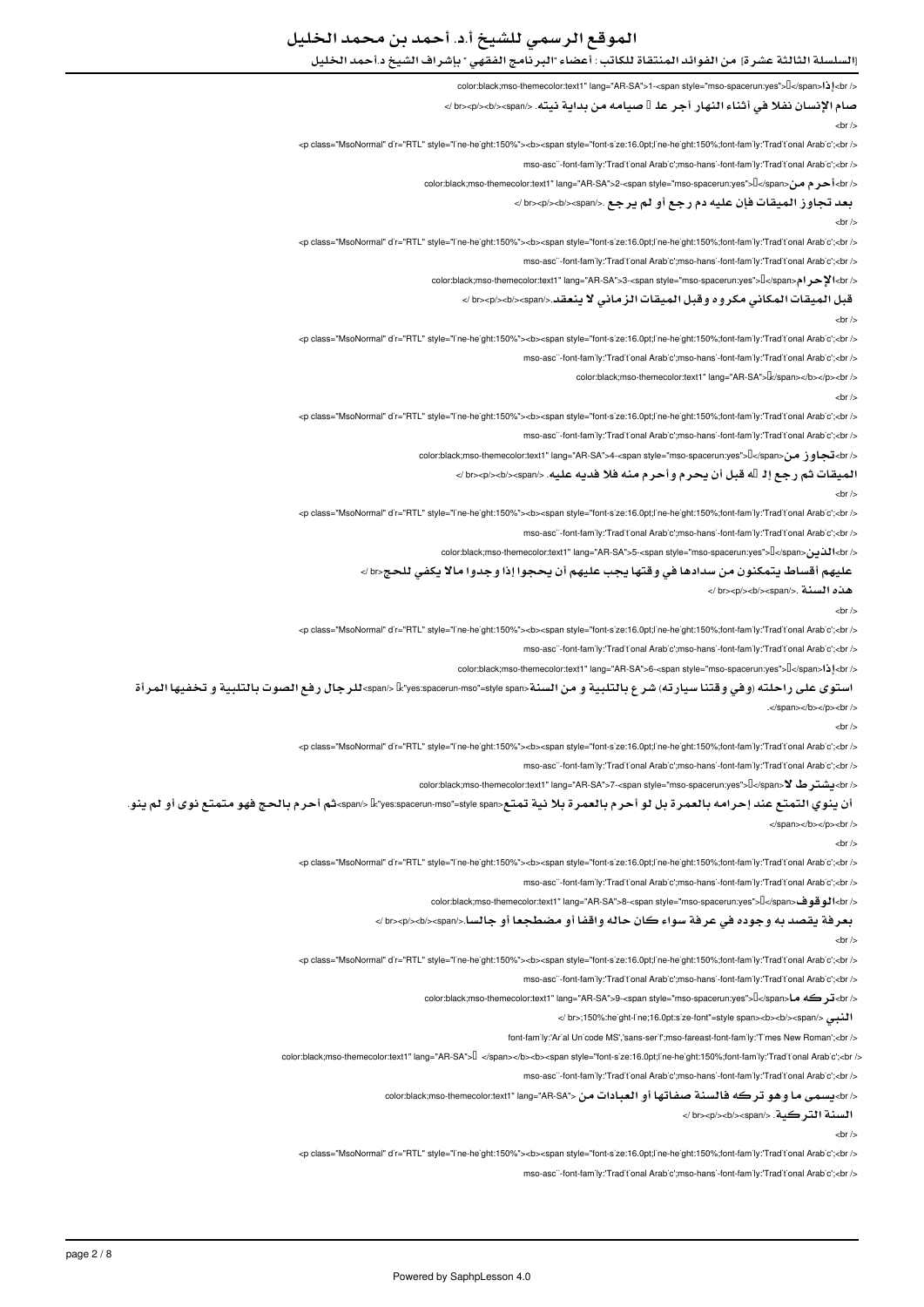# الموقع الرسمي للشيخ أ.د. أحمد بن محمد الخليل

# [السلسلة الثالثة عشرة] من الفوائد المنتقاة للكاتب : أعضاء "البرنامج الفقهي " بإشراف الشيخ د.أحمد الخليل

</br>يدركه لا أن بشرط القضاء يؤخر أن للإنسان يجوز -10<"hang="AR-SA" lang="AR-SA" 10. توفض أن الإنسان

رمضان الثاني قبل أن يقضي ماعليه من رمضان الأول.</span></b></p><br /<

 $-$ hr  $\sim$ 

<p class="MsoNormal" d'r="RTL" style="ine-he'ght:150%"><b><span style="font-s'ze:16.0pt;l'ne-he'ght:150%;font-family:'Trad't'onal Arab'c';<br />

mso-asc"-font-family:'Traditional Arabic ':mso-hansi-font-family:'Traditional Arabic ':< br />

color:black:mso-themecolor:text1" lang="AR-SA">[k/span></b></p><br/>soft/>

 $-$ hr  $\sim$ 

<!--['f gte mso 9]><xml><br/>>br />

<w:LatentStyles DefLockedState="false" DefLinhideWhenLised="true"<hr

DefSem'H'dden="true" DefQFormat="false" DefPr'or'ty="99"<br />

LatentStyleCount="267"><br />

<w:LsdException Locked="false" Priority="0" SemiHidden="false"<br/>>ht/>

UnhideWhenUsed="false" QFormat="true" Name="Normal"/><br />

<w:LsdException Locked="false" Priority="9" SemiHidden="false"<br/>>htion:

Unh'deWhenUsed="false" QFormat="true" Name="heading 1"/><br />

<w:LsdException Locked="false" Priority="9" QFormat="true" Name="heading 2"/><br />

<w:LsdException Locked="false" Priority="9" QFormat="true" Name="heading 3"/><br />

<w:LsdException Locked="false" Priority="9" QFormat="true" Name="heading 4"/><br />

<w:LsdException Locked="false" Priority="9" QFormat="true" Name="heading 5"/><br />

</ br></"6 heading="Name" true="QFormat" 9="Priority" false="Locked LsdException:w <

<w:LsdException Locked="false" Priority="9" QFormat="true" Name="heading 7"/><br />

<w:LsdException Locked="false" Priority="9" QFormat="true" Name="heading 8"/><br />

<w:LsdException Locked="false" Priority="9" QFormat="true" Name="heading 9"/><br />

<w:LsdException Locked="false" Priority="39" Name="toc 1"/><br />

<w:LsdException Locked="false" Priority="39" Name="toc 2"/><br />

<w:LsdException Locked="false" Priority="39" Name="toc 3"/><br />

<w:LsdException Locked="false" Priority="39" Name="toc 4"/><br/>>ht/>

<w:LsdException Locked="false" Priority="39" Name="toc 5"/><hr />

<w:LsdException Locked="false" Priority="39" Name="toc 6"/><br />

<w:LsdException Locked="false" Priority="39" Name="toc 7"/><br />

<w:LsdException Locked="false" Priority="39" Name="toc 8"/><hr />

<w:LsdException Locked="false" Priority="39" Name="toc 9"/><br />

<w:LsdException Locked="false" Priority="0" Name="footnote text"/><br />

<w:LsdException Locked="false" Priority="35" QFormat="true" Name="caption"/><br />

<w:LsdException Locked="false" Priority="0" Name="footnote reference"/><br />

<w:LsdException Locked="false" Priority="0" Name="page number"/><br />

<w:LsdExcept'on Locked="false" Pr'or'ty="10" Sem'H'dden="false"<br />

UnhideWhenUsed="false" OFormat="true" Name="Title"/><ht />

<w:LsdException Locked="false" Priority="1" Name="Default Paragraph Font"/><br />

<w:LsdException Locked="false" Priority="11" SemiHidden="false"<hr /s

UnhideWhenUsed="false" OFormat="true" Name="Subtitle"/><br />

<w:LsdException Locked="false" Priority="22" SemiHidden="false"<br />

UnhideWhenUsed="false" QFormat="true" Name="Strong"/><br />

<w:LsdException Locked="false" Priority="20" SemiHidden="false"<br/>chriden

Unh'deWhenUsed="false" QFormat="true" Name="Emphas's"/><br />

<w:LsdException Locked="false" Priority="59" SemiHidden="false"<br/>>ht/>

LinhideWhenUsed="false" Name="Table Grid"/><br />

<w:LsdExcept'on Locked="false" Unh'deWhenUsed="false" Name="Placeholder Text"/><br />

will sdExcention Locked="false" Priority="1" SemiHidden="false">br

Unh'deWhenUsed="false" QFormat="true" Name="No Spac'ng"/><br />

<w:LsdExcept'on Locked="false" Pr'or'ty="60" Sem'H'dden="false"<br />

UnhideWhenUsed="false" Name="Light Shading"/><br />

<w:LsdException Locked="false" Priority="61" SemiHidden="false"<br/>chriden

UnhideWhenUsed="false" Name="Light List"/><br />

<w:LsdException Locked="false" Priority="62" SemiHidden="false"<br/>>ht/>

UnhideWhenUsed="false" Name="Light Grid"/><br />

<w:LsdException Locked="false" Priority="63" SemiHidden="false"<br/>chriden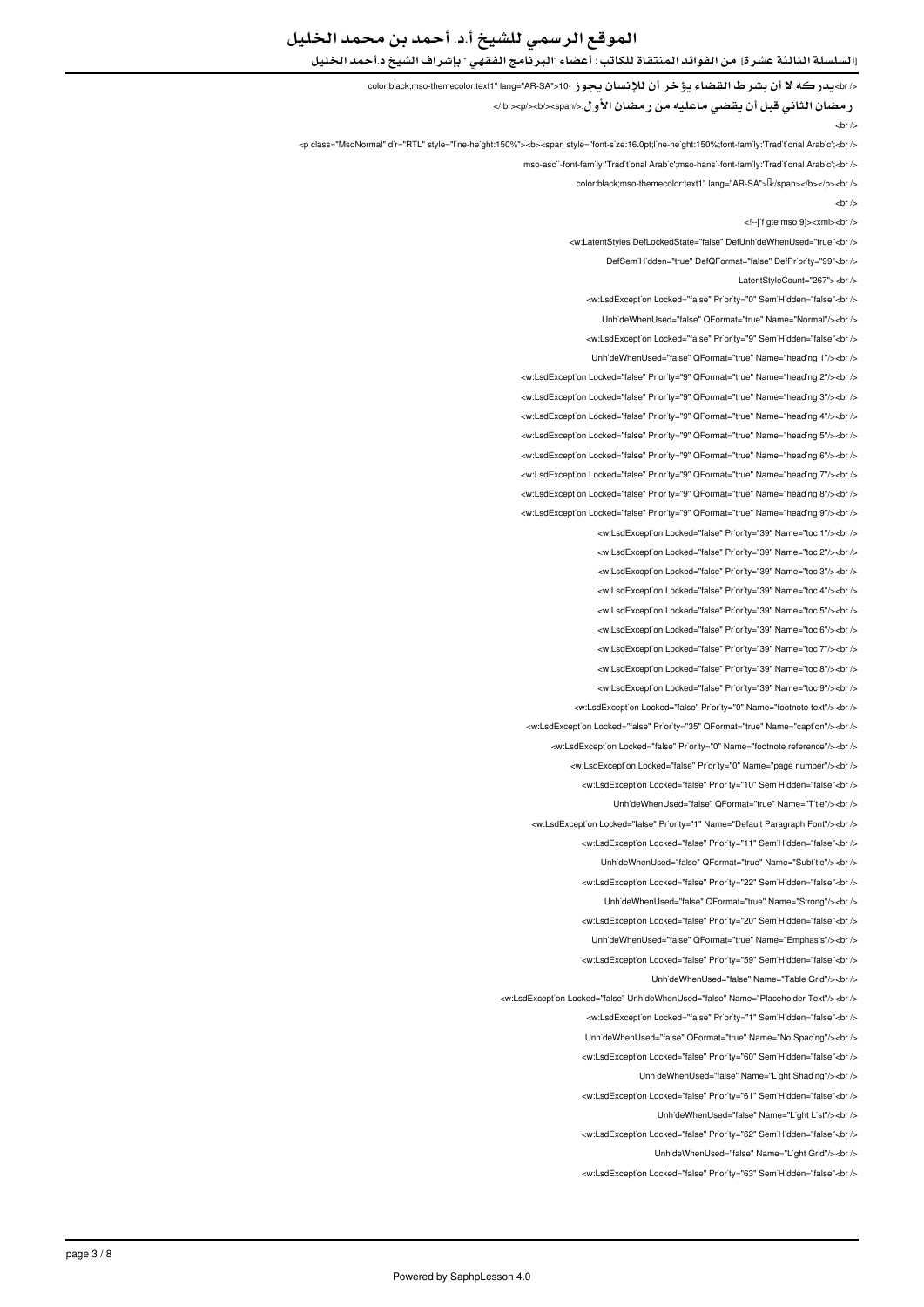Unh'deWhenUsed="false" Name="Med'um Shad'ng 1"/><br /> </w:LsdException Locked="false" Priority="64" SemiHidden="false"<br/>chi UnhideWhenUsed="false" Name="Medium Shading 2"/><br /> <w:LsdException Locked="false" Priority="65" SemiHidden="false"<br/>kor/> UnhideWhenUsed="false" Name="Medium List 1"/><br /> </ br"<false="SemiHidden" 66="Priority" false="Locked LsdException:w < LinhideWhenLised="false" Name="Medium List 2"/schr /s <w:LsdExcept'on Locked="false" Priority="67" SemiHidden="false"<br/>>ht /> </ br></"1 Grid Medium="Name" false="UnhideWhenUsed <w:LsdException Locked="false" Priority="68" SemiHidden="false"<br /> UnhideWhenUsed="false" Name="Medium Grid 2"/><br /> <w:LsdException Locked="false" Priority="69" SemiHidden="false"<br /> UnhideWhenUsed="false" Name="Medium Grid 3"/><br /> <w:LsdExcept'on Locked="false" Pr'or'ty="70" Sem'H'dden="false"<br /> UnhideWhenUsed="false" Name="Dark List"/><br /> <w:LsdException Locked="false" Priority="71" SemiHidden="false"<br/>chriden Unh'deWhenUsed="false" Name="Colorful Shading"/><br /> <w:LsdException Locked="false" Priority="72" SemiHidden="false"<br/>khidden Unh'deWhenUsed="false" Name="Colorful L'st"/><br /> will sdException Locked="false" Priority="73" SemiHidden="false" chr UnhideWhenUsed="false" Name="Colorful Grid"/><br /> <w:LsdException Locked="false" Priority="60" SemiHidden="false"<br/>chriden Unh'deWhenUsed="false" Name="L'ght Shading Accent 1"/><br /> <w:LsdException Locked="false" Priority="61" SemiHidden="false"<br/>chi/> UnhideWhenUsed="false" Name="Light List Accent 1"/><br /> <w:LsdException Locked="false" Priority="62" SemiHidden="false"<br/>>ht/> UnhideWhenUsed="false" Name="Light Grid Accent 1"/><br /> <w:LsdExcept'on Locked="false" Priority="63" Sem'H'dden="false"<br /> UnhideWhenUsed="false" Name="Medium Shading 1 Accent 1"/><ht /> <w:LsdException Locked="false" Priority="64" SemiHidden="false"<br/>>htion: LinhideWhenLised="false" Name="Medium Shading 2 Accent 1"/s<hr /s <w:LsdExcept'on Locked="false" Priority="65" Sem'H'dden="false"<br /> UnhideWhenUsed="false" Name="Medium List 1 Accent 1"/><br /> <w:LsdException Locked="false" LiphideWhenUsed="false" Name="Beyision"/><br /> <w:LsdException Locked="false" Priority="34" SemiHidden="false"<br/>chriden Unh'deWhenUsed="false" QFormat="true" Name="L'st Paragraph"/><br /> <w:LsdExcept'on Locked="false" Priority="29" Sem'H'dden="false"<br /> UnhideWhenUsed="false" QFormat="true" Name="Quote"/><ht /> <w:LsdException Locked="false" Priority="30" SemiHidden="false"<br/>kor/> Linh'deWhenLised="false" QEormat="true" Name="Intense Quote"/><hr /> <w:LsdException Locked="false" Priority="66" SemiHidden="false"<br/>chriden LinhideWhenLised="false" Name="Medium List 2 Accent 1"/schr /s <w:LsdExcept'on Locked="false" Priority="67" Sem'H'dden="false"<br /> UnhideWhenUsed="false" Name="Medium Grid 1 Accent 1"/><ht /> <w:LsdException Locked="false" Priority="68" SemiHidden="false"<br/>cbr/> UnhideWhenUsed="false" Name="Medium Grid 2 Accent 1"/><br /> <w:LsdException Locked="false" Priority="69" SemiHidden="false"<br/>>htion: Unh'deWhenUsed="false" Name="Med'um Gr'd 3 Accent 1"/><br /> will sdException Locked="false" Priority="70" SemiHidden="false">br / Unh'deWhenUsed="false" Name="Dark L'st Accent 1"/><br /> <w:LsdException Locked="false" Priority="71" SemiHidden="false"<br/>>ht> UnhideWhenUsed="false" Name="Colorful Shading Accent 1"/><br /> <w:LsdException Locked="false" Priority="72" SemiHidden="false"<br/>chriden UnhideWhenUsed="false" Name="Colorful List Accent 1"/><br /> <w:LsdException Locked="false" Priority="73" SemiHidden="false"<br/>>ht/> UnhideWhenUsed="false" Name="Colorful Grid Accent 1"/><br /> <w:LsdException Locked="false" Priority="60" SemiHidden="false"<br/>chr/s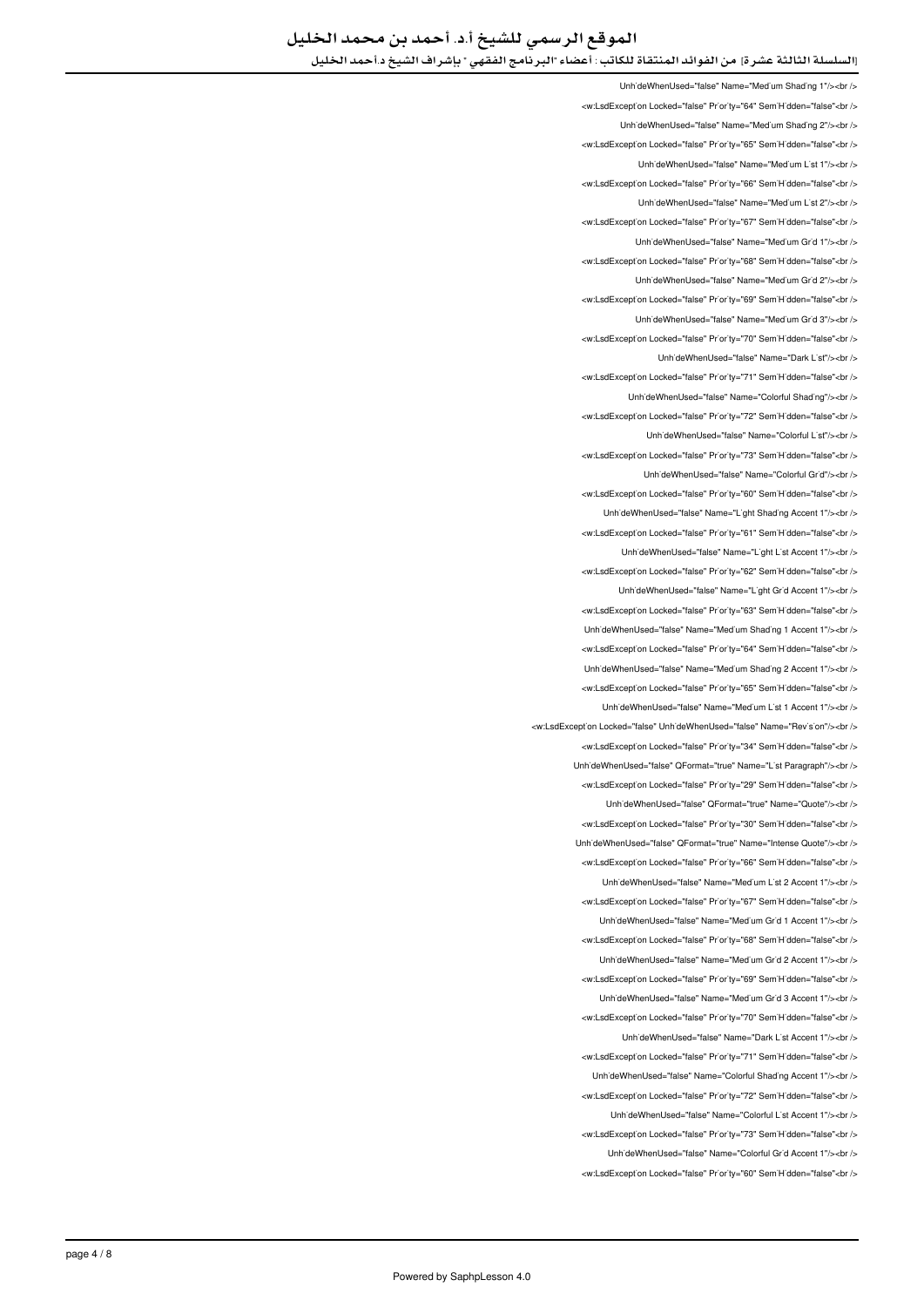UnhideWhenUsed="false" Name="Light Shading Accent 2"/><br /> <w:LsdException Locked="false" Priority="61" SemiHidden="false"<br/>child UnhideWhenUsed="false" Name="Light List Accent 2"/><br /> <w:LsdException Locked="false" Priority="62" SemiHidden="false"<br/>kor/> UnhideWhenUsed="false" Name="Light Grid Accent 2"/><br /> <w:LsdException Locked="false" Priority="63" SemiHidden="false"<br/>chri UnhideWhenUsed="false" Name="Medium Shading 1 Accent 2"/><ht /> <w:LsdException Locked="false" Priority="64" SemiHidden="false"<br/>>htion LinhideWhenLised="false" Name="Medium Shading 2 Accent 2"/s<hr /s <w:LsdException Locked="false" Priority="65" SemiHidden="false"<br /> UnhideWhenUsed="false" Name="Medium List 1 Accent 2"/><br /> <w:LsdException Locked="false" Priority="66" SemiHidden="false"<br /> UnhideWhenUsed="false" Name="Medium List 2 Accent 2"/><br /> <w:LsdExcept'on Locked="false" Pr'or'ty="67" Sem'H'dden="false"<br /> UnhideWhenUsed="false" Name="Medium Grid 1 Accent 2"/><br /> <w:LsdException Locked="false" Priority="68" SemiHidden="false"<br/>>ht/> Unh'deWhenUsed="false" Name="Med'um Gr'd 2 Accent 2"/><br /> <w:LsdException Locked="false" Priority="69" SemiHidden="false"<br/>>br/> Unh'deWhenUsed="false" Name="Med'um Gr'd 3 Accent 2"/><br /> will sdException Locked="false" Priority="70" SemiHidden="false">br UnhideWhenUsed="false" Name="Dark List Accent 2"/><br /> <w:LsdException Locked="false" Priority="71" SemiHidden="false"<br /> Unh'deWhenUsed="false" Name="Colorful Shading Accent 2"/><br /> <w:LsdException Locked="false" Priority="72" SemiHidden="false"<br/>>htion: UnhideWhenUsed="false" Name="Colorful List Accent 2"/><ht /> <w:LsdException Locked="false" Priority="73" SemiHidden="false"<br/>>ht/> UnhideWhenUsed="false" Name="Colorful Grid Accent 2"/><br /> <w:LsdException Locked="false" Priority="60" SemiHidden="false"<hr /s LinhideWhenUsed="false" Name="Light Shading Accent 3"/><br /> <w:LsdException Locked="false" Priority="61" SemiHidden="false"<br/>>htion: LinhideWhenUsed="false" Name="Light List Accent 3"/><hr /> <w:LsdExcept'on Locked="false" Priority="62" Sem'H'dden="false"<br /> UnhideWhenUsed="false" Name="Light Grid Accent 3"/><br /> <w:LsdExcept'on Locked="false" Priority="63" Sem'H'dden="false"<br /> LinhideWhenUsed="false" Name="Medium Shading 1 Accent 3"/><ht /> <w:LsdException Locked="false" Priority="64" SemiHidden="false"<br /> Unh'deWhenUsed="false" Name="Med'um Shad'ng 2 Accent 3"/><br /> <w:LsdException Locked="false" Priority="65" SemiHidden="false"<br/>chriden Unh'deWhenUsed="false" Name="Medium List 1 Accent 3"/><br/>>br /> <w:LsdException Locked="false" Priority="66" SemiHidden="false"<hr /> UnhideWhenUsed="false" Name="Medium List 2 Accent 3"/><br /> <w:LsdException Locked="false" Priority="67" SemiHidden="false"<br/>>htion: Unh'deWhenUsed="false" Name="Med'um Gr'd 1 Accent 3"/><br /> <w:LsdException Locked="false" Priority="68" SemiHidden="false"<br/>chriden Unh'deWhenUsed="false" Name="Med'um Gr'd 2 Accent 3"/><br /> <w:LsdException Locked="false" Priority="69" SemiHidden="false"<br/>>ht/> UnhideWhenUsed="false" Name="Medium Grid 3 Accent 3"/><br /> <w:LsdExcept'on Locked="false" Priority="70" Sem'H'dden="false"<br /> LinhideWhenHeed="false" Name="Dark List Accent 3"/s/hr /s <w:LsdException Locked="false" Priority="71" SemiHidden="false"<br /> Unh'deWhenUsed="false" Name="Colorful Shading Accent 3"/><br /> <w:LsdException Locked="false" Priority="72" SemiHidden="false"<br/>>ht/> UnhideWhenUsed="false" Name="Colorful List Accent 3"/><ht /> </w:LsdException Locked="false" Priority="73" SemiHidden="false"<br /> UnhideWhenUsed="false" Name="Colorful Grid Accent 3"/><br /> <w:LsdException Locked="false" Priority="60" SemiHidden="false"<br /> UnhideWhenUsed="false" Name="Light Shading Accent 4"/><br />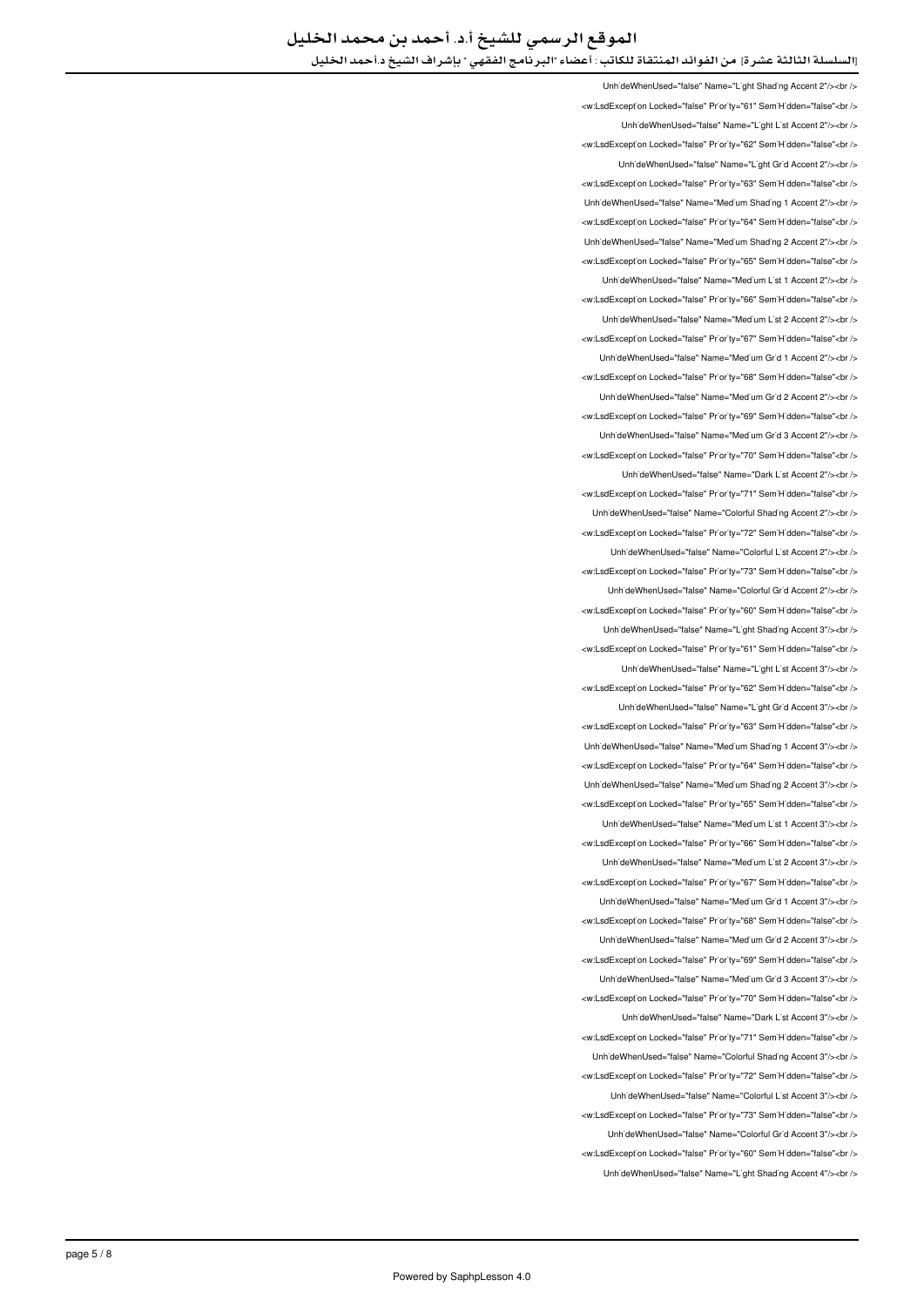<w:LsdException Locked="false" Priority="61" SemiHidden="false"<br /> Unh'deWhenUsed="false" Name="L'ght L'st Accent 4"/><br /> <w:LsdException Locked="false" Priority="62" SemiHidden="false"<br/>>ht/> UnhideWhenUsed="false" Name="Light Grid Accent 4"/><br /> <w:LsdExcept'on Locked="false" Priority="63" Sem'H'dden="false"<br /> LinhideWhenLised="false" Name="Medium Shading 1 Accent 4"/schr <w:LsdException Locked="false" Priority="64" SemiHidden="false"<br/>chriden Unh'deWhenUsed="false" Name="Med'um Shad'ng 2 Accent 4"/><br /> <w:LsdException Locked="false" Priority="65" SemiHidden="false"<hr /> UnhideWhenUsed="false" Name="Medium List 1 Accent 4"/><br /> <w:LsdException Locked="false" Priority="66" SemiHidden="false"<br/>check UnhideWhenUsed="false" Name="Medium List 2 Accent 4"/><br /> <w:LsdException Locked="false" Priority="67" SemiHidden="false"<br /> UnhideWhenUsed="false" Name="Medium Grid 1 Accent 4"/><br /> <w:LsdException Locked="false" Priority="68" SemiHidden="false"<br /> UnhideWhenUsed="false" Name="Medium Grid 2 Accent 4"/><br /> <w:LsdExcept'on Locked="false" Pr'or'ty="69" Sem'H'dden="false"<br /> Unh'deWhenUsed="false" Name="Med'um Gr'd 3 Accent 4"/><br /> <w:LsdException Locked="false" Priority="70" SemiHidden="false"<br /> LinhideWhenLised="false" Name="Dark List Accent 4"/szhr /s <w:LsdException Locked="false" Priority="71" SemiHidden="false"<br /> UnhideWhenUsed="false" Name="Colorful Shading Accent 4"/><br /> <w:LsdException Locked="false" Priority="72" SemiHidden="false"<br/>chi/> UnhideWhenUsed="false" Name="Colorful List Accent 4"/><br /> <w:LsdException Locked="false" Priority="73" SemiHidden="false"<br/>chi UnhideWhenUsed="false" Name="Colorful Grid Accent 4"/><br /> <w:LsdException Locked="false" Priority="60" SemiHidden="false"<br/>chi/> Unh'deWhenUsed="false" Name="L'ght Shading Accent 5"/><br /> <w:LsdException Locked="false" Priority="61" SemiHidden="false"<br/>chriden UnhideWhenUsed="false" Name="Light List Accent 5"/><br /> <w:LsdException Locked="false" Priority="62" SemiHidden="false"<hr /> Unh'deWhenUsed="false" Name="L'ght Gr'd Accent 5"/><br /> <w:LsdException Locked="false" Priority="63" SemiHidden="false"<br/>chi Unh'deWhenUsed="false" Name="Med'um Shading 1 Accent 5"/><br /> <w:LsdException Locked="false" Priority="64" SemiHidden="false"<br/>chriden Unh'deWhenUsed="false" Name="Med'um Shad'ng 2 Accent 5"/><br /> <w:LsdExcept'on Locked="false" Priority="65" Sem'H'dden="false"<br /> UnhideWhenUsed="false" Name="Medium List 1 Accent 5"/><ht /> <w:LsdException Locked="false" Priority="66" SemiHidden="false"<br/>kor/> LinhideWhenLised="false" Name="Medium List 2 Accent 5"/s<hr /s <w:LsdException Locked="false" Priority="67" SemiHidden="false"<br/>chriden LinhideWhenLised="false" Name="Medium Grid 1 Accent 5"/s<br/>chr <w:LsdException Locked="false" Priority="68" SemiHidden="false"<br /> UnhideWhenUsed="false" Name="Medium Grid 2 Accent 5"/><br /> <w:LsdException Locked="false" Priority="69" SemiHidden="false"<br/>cbr /> UnhideWhenUsed="false" Name="Medium Grid 3 Accent 5"/><br /> <w:LsdException Locked="false" Priority="70" SemiHidden="false"<br/>>htion: UnhideWhenUsed="false" Name="Dark List Accent 5"/><br /> will sdException Locked="false" Priority="71" SemiHidden="false" chr Unh'deWhenUsed="false" Name="Colorful Shad'ng Accent 5"/><br /> <w:LsdExcept'on Locked="false" Pr'or'ty="72" Sem'H'dden="false"<br /> UnhideWhenUsed="false" Name="Colorful List Accent 5"/><br/>>br /> <w:LsdException Locked="false" Priority="73" SemiHidden="false"<br/>chriden UnhideWhenUsed="false" Name="Colorful Grid Accent 5"/><br /> <w:LsdException Locked="false" Priority="60" SemiHidden="false"<br/>>ht/> Unh'deWhenUsed="false" Name="L'ght Shading Accent 6"/><br /> <w:LsdException Locked="false" Priority="61" SemiHidden="false"<br/>chr/s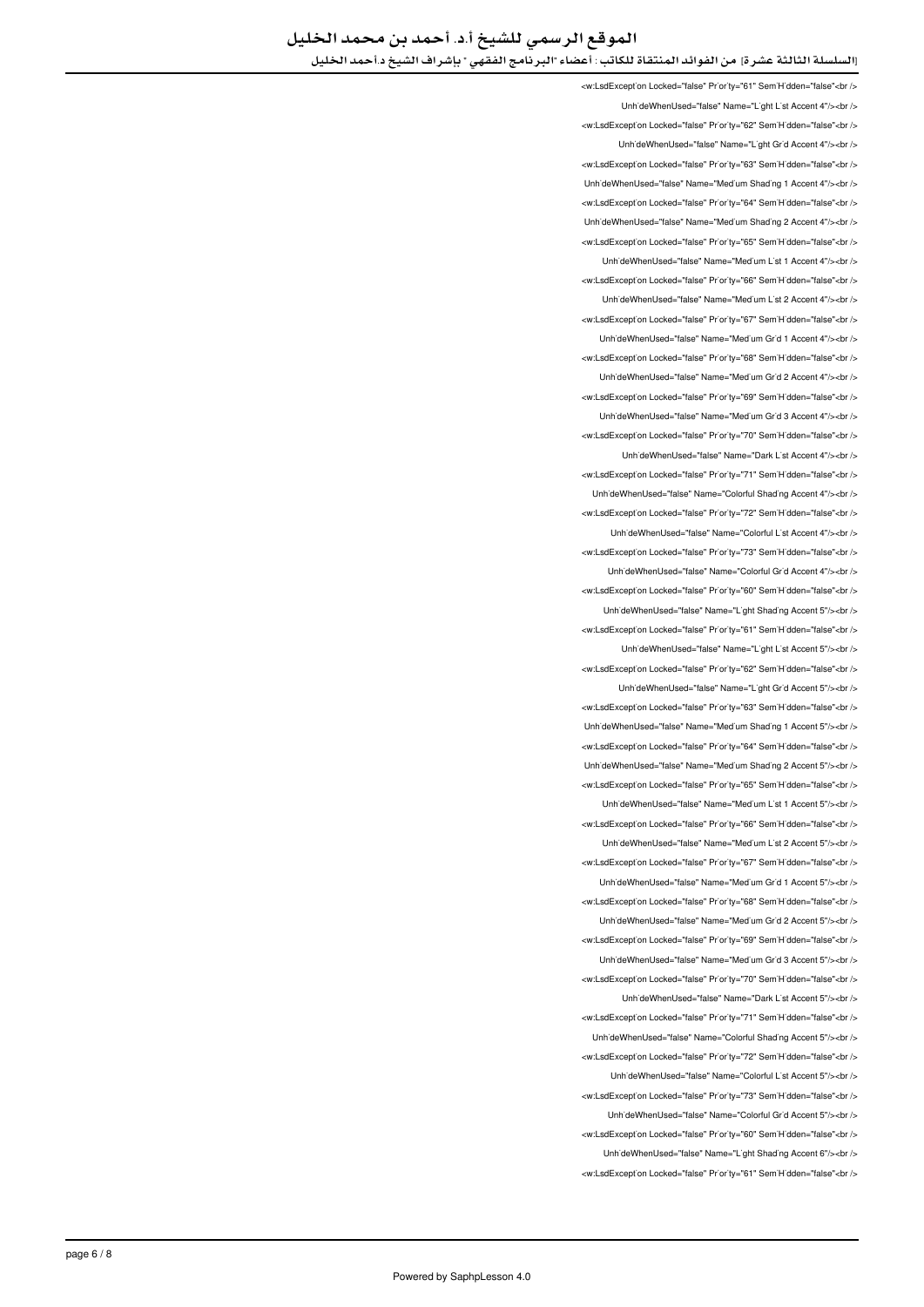UnhideWhenUsed="false" Name="Light List Accent 6"/><br /> <w:LsdException Locked="false" Priority="62" SemiHidden="false"<br/>child UnhideWhenUsed="false" Name="Light Grid Accent 6"/><br /> <w:LsdException Locked="false" Priority="63" SemiHidden="false"<br/>kor/> UnhideWhenUsed="false" Name="Medium Shading 1 Accent 6"/><br /> <w:LsdException Locked="false" Priority="64" SemiHidden="false"<br/>>ht/> LinhideWhenUsed="false" Name="Medium Shading 2 Accent 6"/><br /> <w:LsdException Locked="false" Priority="65" SemiHidden="false"<br/>kor/> LinhideWhenLised="false" Name="Medium List 1 Accent 6"/><hr /> <w:LsdException Locked="false" Priority="66" SemiHidden="false"<br /> UnhideWhenUsed="false" Name="Medium List 2 Accent 6"/><br /> <w:LsdException Locked="false" Priority="67" SemiHidden="false"<br /> UnhideWhenUsed="false" Name="Medium Grid 1 Accent 6"/><br /> <w:LsdExcept'on Locked="false" Pr'or'ty="68" Sem'H'dden="false"<br /> Unh'deWhenUsed="false" Name="Med'um Gr'd 2 Accent 6"/><br /> <w:LsdException Locked="false" Priority="69" SemiHidden="false"<br/>chriden Unh'deWhenUsed="false" Name="Med'um Gr'd 3 Accent 6"/><br /> <w:LsdException Locked="false" Priority="70" SemiHidden="false"<br/>>br/> UnhideWhenUsed="false" Name="Dark List Accent 6"/><br /> ∠w:LsdExcention Locked="false" Priority="71" SemiHidden="false"∠hr Unh'deWhenUsed="false" Name="Colorful Shading Accent 6"/><br /> <w:LsdException Locked="false" Priority="72" SemiHidden="false"<br /> Unh'deWhenUsed="false" Name="Colorful L'st Accent 6"/><br /> </w:LsdException Locked="false" Priority="73" SemiHidden="false"<br /> UnhideWhenUsed="false" Name="Colorful Grid Accent 6"/><br /> <w:LsdException Locked="false" Priority="19" SemiHidden="false"<br/>>ht/> Unh'deWhenUsed="false" QFormat="true" Name="Subtle Emphas's"/><br /> <w:LsdException Locked="false" Priority="21" SemiHidden="false"<br/>>ht/> Linh'deWhenLised="false" OFormat="true" Name="Intense Emphasis"/s<hr /s <w:LsdException Locked="false" Priority="31" SemiHidden="false"<br/>>htion: </ br></"Reference Subtle="Name" true="QFormat" false="UnhideWhenUsed <w:LsdException Locked="false" Priority="32" SemiHidden="false"<br /> UnhideWhenUsed="false" QFormat="true" Name="Intense Reference"/><br /> <w:LsdExcept'on Locked="false" Priority="33" Sem'H'dden="false"<br /> UnhideWhenUsed="false" QFormat="true" Name="Book Title"/><br /> <w:LsdException Locked="false" Priority="37" Name="Bibliography"/><br /> <w:LsdException Locked="false" Priority="39" QFormat="true" Name="TOC Heading"/><br /> </w:LatentStyles><br/></w </xml><![endif]--><!--['f gte mso 10]><br/>>br <style><br /> /\* Style Definitions \*/<br/>chr /> table MsoNormalTable<br/>chr {mso-style-name:"Table Normal";<br /> mso-tstyle-rowband-size:0:<br /> mso-tstyle-colband-s'ze:0;<br /> mso-style-noshow:yes;<br /> mso-style-priority:99;<br /> mso-style-aformat:ves:<br /> mso-style-narent:"";<hr /s mso-padding-alt:0cm 5.4pt 0cm 5.4pt;<br/>kor /> mso-para-margin:0cm;<br/>-> mso-para-marg'n-bottom:.0001pt;<br/>>br /> mso-pagination:widow-orphan:<br/>checks

font-s'ze:10.0pt;<br/><br/>br $/$ 

font-family:"Calibri","sans-serif":}<br/>brily-

</style><br/></br>

<lendifi-->